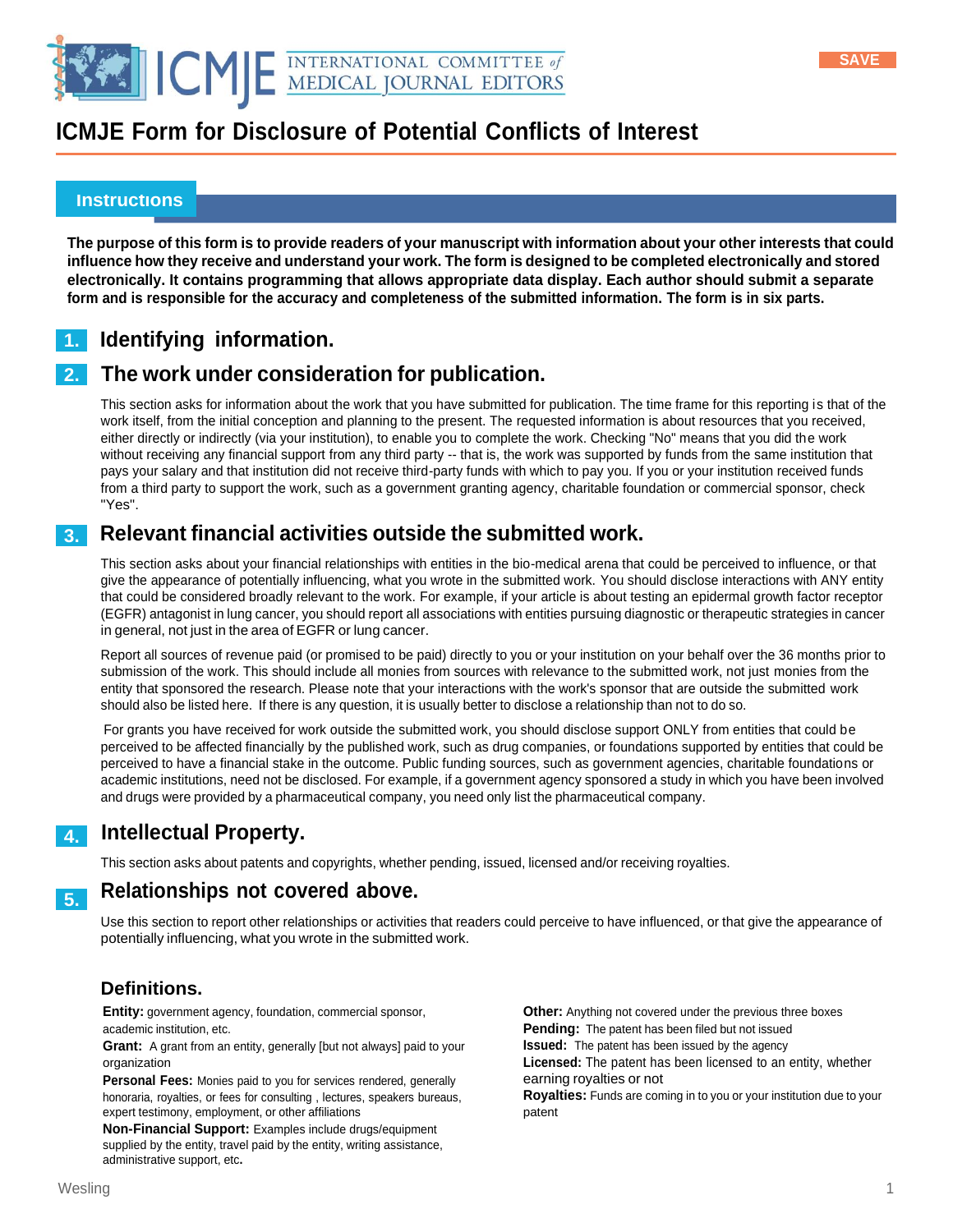

| <b>Section 1.</b><br><b>Identifying Information</b>                                                        |                                                           |                                                                                                                                                                                                                                                                                                                                                                                             |
|------------------------------------------------------------------------------------------------------------|-----------------------------------------------------------|---------------------------------------------------------------------------------------------------------------------------------------------------------------------------------------------------------------------------------------------------------------------------------------------------------------------------------------------------------------------------------------------|
| 1. Given Name (First Name)<br>Megan                                                                        | 2. Surname (Last Name)<br>Wesling                         | 3. Date<br>04-September-2021                                                                                                                                                                                                                                                                                                                                                                |
| 4. Are you the corresponding author?                                                                       | ✓<br><b>No</b><br>Yes                                     | Corresponding Author's Name<br>Jennifer D'Souza                                                                                                                                                                                                                                                                                                                                             |
| 5. Manuscript Title<br>Review Article: Management of Overweight/Obesity in Patients with Diabetes Mellitus |                                                           |                                                                                                                                                                                                                                                                                                                                                                                             |
| 6. Manuscript Identifying Number (if you know it)                                                          |                                                           |                                                                                                                                                                                                                                                                                                                                                                                             |
|                                                                                                            |                                                           |                                                                                                                                                                                                                                                                                                                                                                                             |
| <b>Section 2.</b>                                                                                          | The Work Under Consideration for Publication              |                                                                                                                                                                                                                                                                                                                                                                                             |
| statistical analysis, etc.)?                                                                               |                                                           | Did you or your institution at any time receive payment or services from a third party (government, commercial, private foundation, etc.) for<br>any aspect of the submitted work (including but not limited to grants, data monitoring board, study design, manuscript preparation,                                                                                                        |
| Are there any relevant conflicts of interest?                                                              | No<br>Yes<br>$\mathcal{J}$ $ $                            | ADD                                                                                                                                                                                                                                                                                                                                                                                         |
| <b>Section 3.</b>                                                                                          | Relevant financial activities outside the submitted work. |                                                                                                                                                                                                                                                                                                                                                                                             |
| Are there any relevant conflicts of interest?                                                              | No<br>Yes<br>$\checkmark$                                 | Place a check in the appropriate boxes in the table to indicate whether you have financial relationships (regardless of amount<br>of compensation) with entities as described in the instructions. Use one line for each entity; add as many lines as you need by<br>clicking the "Add +" box. You should report relationships that were present during the 36 months prior to publication. |
|                                                                                                            |                                                           | ADD                                                                                                                                                                                                                                                                                                                                                                                         |
| <b>Section 4.</b>                                                                                          |                                                           |                                                                                                                                                                                                                                                                                                                                                                                             |
|                                                                                                            | Intellectual Property -- Patents & Copyrights             |                                                                                                                                                                                                                                                                                                                                                                                             |

Do you have any patents, whether planned, pending or issued, broadly relevant to the work?  $\Box$  Yes  $\Box$  No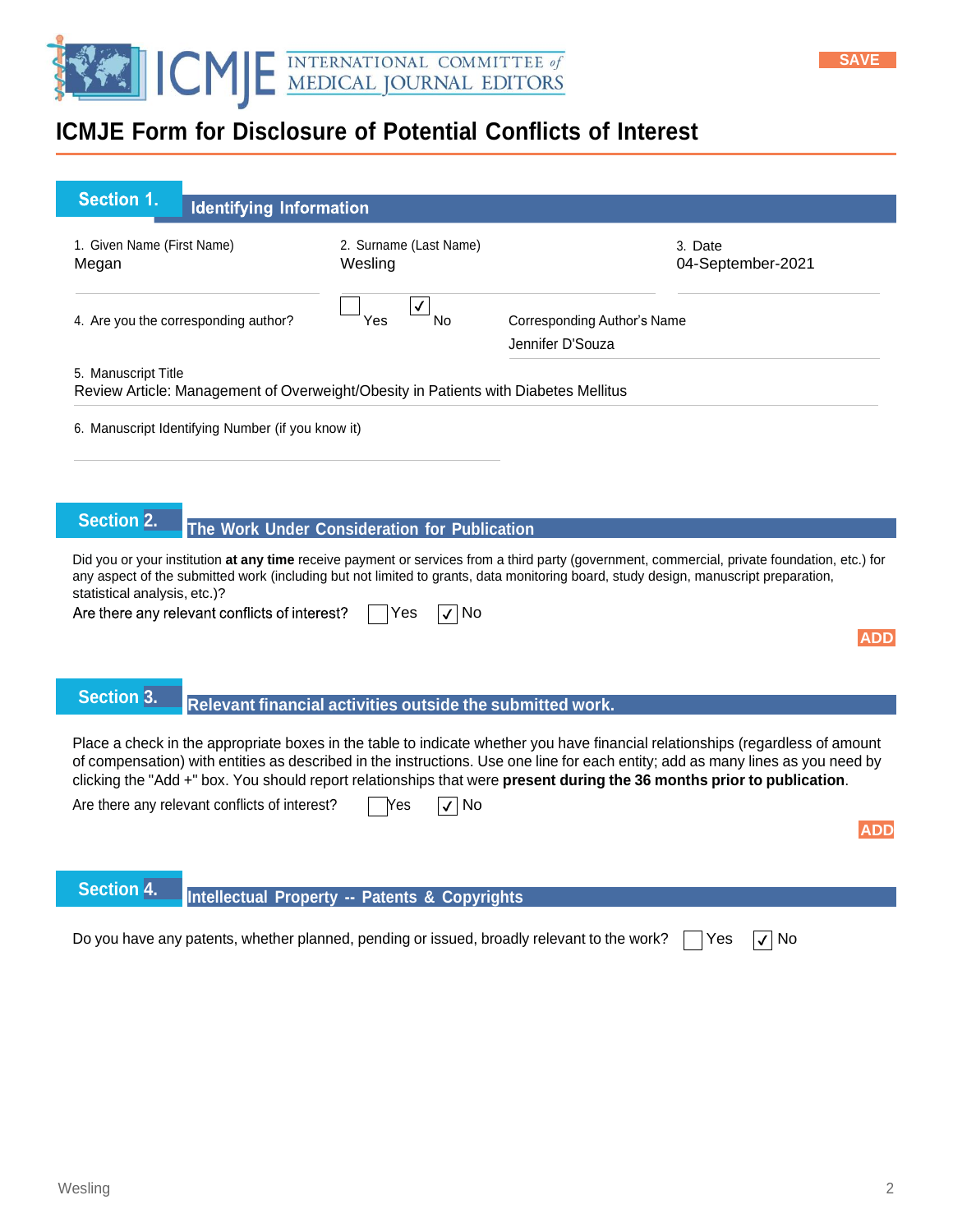

# **ICMJE Form for Disclosure of Potential Conflicts of Interest**

### **Section 5.** Relationships not covered above

Are there other relationships or activities that readers could perceive to have influenced, or that give the appearance of potentially influencing, what you wrote in the submitted work?

Yes, the following relationships/conditions/circumstances are present (explain below):

 $\sqrt{\sqrt{}}$  No other relationships/conditions/circumstances that present a potential conflict of interest

At the time of manuscript acceptance, journals will ask authors to confirm and, if necessary, update their disclosure statements. On occasion, journals may ask authors to disclose further information about reported relationships.

### **Section 6.**

**Disclosure Statement**

Based on the above disclosures, this form will automatically generate a disclosure statement, which will appear in the box below.

**Generate Disclosure Statement**

Dr. Wesling has nothing to disclose.

## **Evaluation and Feedback**

Please visit <http://www.icmje.org/cgi-bin/feedback> to provide feedback on your experience with completing this form.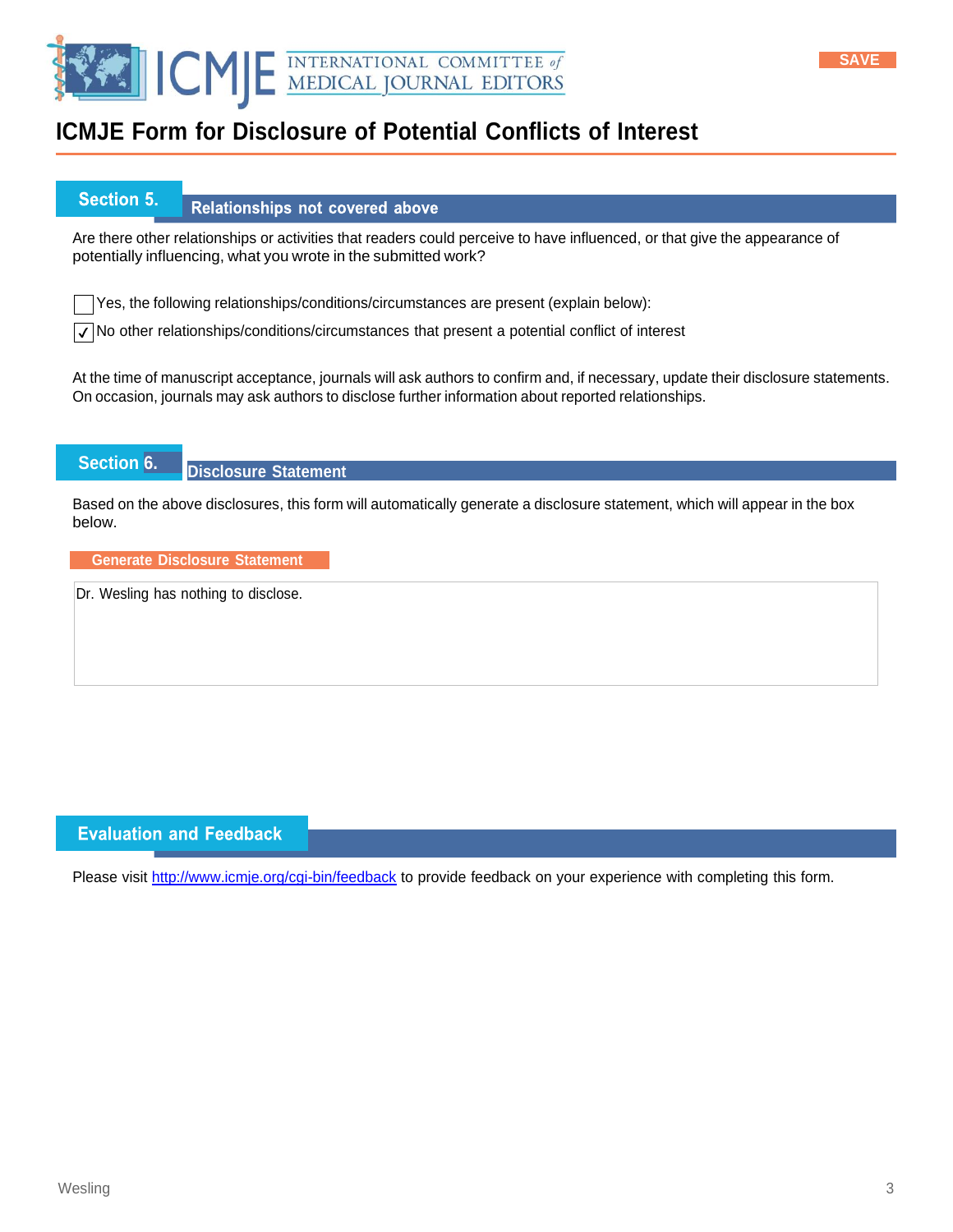## **ICMJE DISCLOSURE FORM**

| Date:                                | 05/02/2022                                     |
|--------------------------------------|------------------------------------------------|
| <b>Your Name:</b>                    | Jennifer D'Souza                               |
| <b>Manuscript Title:</b>             | Diabetes: How to Manage Overweight and Obesity |
| <b>Manuscript Number (if known):</b> | Click or tap here to enter text.               |

In the interest of transparency, we ask you to disclose all relationships/activities/interests listed below that are related to the content of your manuscript. "Related" means any relation with for-profit or not-for-profit third parties whose interests may be affected by the content of the manuscript. Disclosure represents a commitment to transparency and does not necessarily indicate a bias. If you are in doubt about whether to list a relationship/activity/interest, it is preferable that you do so.

The author's relationships/activities/interests should be defined broadly. For example, if your manuscript pertains to the epidemiology of hypertension, you should declare all relationships with manufacturers of antihypertensive medication, even if that medication is not mentioned in the manuscript.

In item #1 below, report all support for the work reported in this manuscript without time limit. For all other items, the time frame for disclosure is the past 36 months.

|                |                                                                                                                                                                                      | Name all entities with whom you have this          | Specifications/Comments (e.g., if payments were |
|----------------|--------------------------------------------------------------------------------------------------------------------------------------------------------------------------------------|----------------------------------------------------|-------------------------------------------------|
|                |                                                                                                                                                                                      | relationship or indicate none (add rows as needed) | made to you or to your institution)             |
|                |                                                                                                                                                                                      | Time frame: Since the initial planning of the work |                                                 |
| $\mathbf{1}$   | All support for the<br>present<br>manuscript (e.g.,<br>funding, provision<br>of study<br>materials, medical<br>writing, article<br>processing<br>charges, etc.)<br>No time limit for | <b>None</b><br>$\boxtimes$                         | Click the tab key to add additional rows.       |
|                | this item.                                                                                                                                                                           |                                                    |                                                 |
| $\mathbf{2}$   | Grants or<br>contracts from<br>any entity (if not<br>indicated in item<br>#1 above).                                                                                                 | Time frame: past 36 months<br><b>None</b><br>⊠     |                                                 |
| $\mathbf{3}$   | Royalties or<br>licenses                                                                                                                                                             | <b>None</b><br>$\nabla$                            |                                                 |
| $\overline{a}$ | Consulting fees                                                                                                                                                                      | <b>None</b><br>$\boxtimes$                         |                                                 |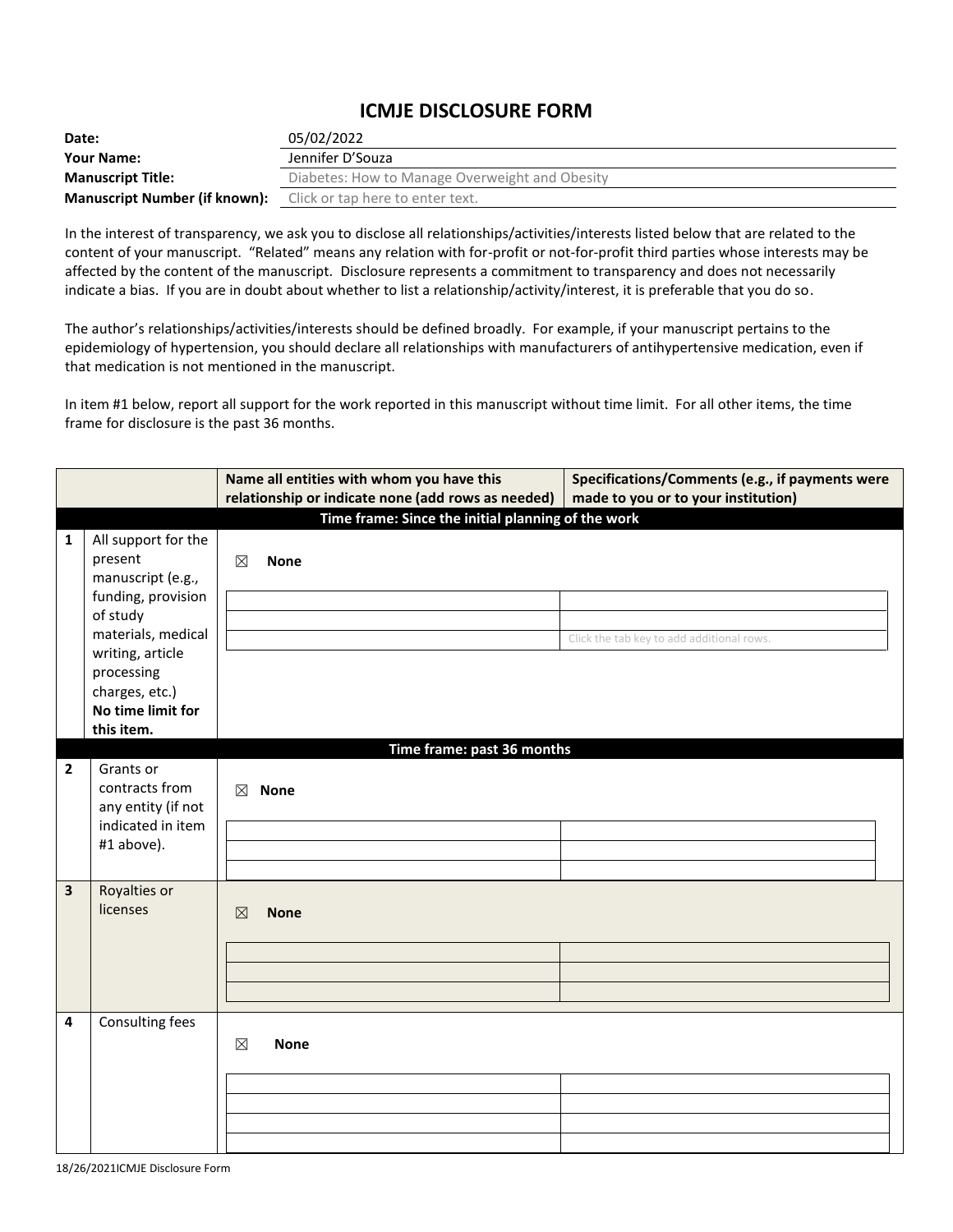| 5                       | Payment or<br>honoraria for<br>lectures,<br>presentations,<br>speakers<br>bureaus,<br>manuscript<br>writing or<br>educational<br>events | <b>None</b><br>$\boxtimes$ |
|-------------------------|-----------------------------------------------------------------------------------------------------------------------------------------|----------------------------|
| $\boldsymbol{6}$        | Payment for<br>expert testimony                                                                                                         | <b>None</b><br>$\boxtimes$ |
| $\overline{\mathbf{z}}$ | Support for<br>attending<br>meetings and/or<br>travel                                                                                   | $\boxtimes$<br><b>None</b> |
| $\pmb{8}$               | Patents planned,<br>issued or<br>pending                                                                                                | <b>None</b><br>$\boxtimes$ |
| $\boldsymbol{9}$        | Participation on<br>a Data Safety<br>Monitoring<br>Board or<br><b>Advisory Board</b>                                                    | $\boxtimes$<br><b>None</b> |
| 10                      | Leadership or<br>fiduciary role in<br>other board,<br>society,<br>committee or<br>advocacy group,<br>paid or unpaid                     | <b>None</b><br>$\boxtimes$ |
| 11                      | Stock or stock<br>options                                                                                                               | $\boxtimes$<br><b>None</b> |
| 12                      | Receipt of<br>equipment,<br>materials, drugs,<br>medical writing,<br>gifts or other<br>services                                         | <b>None</b><br>$\boxtimes$ |